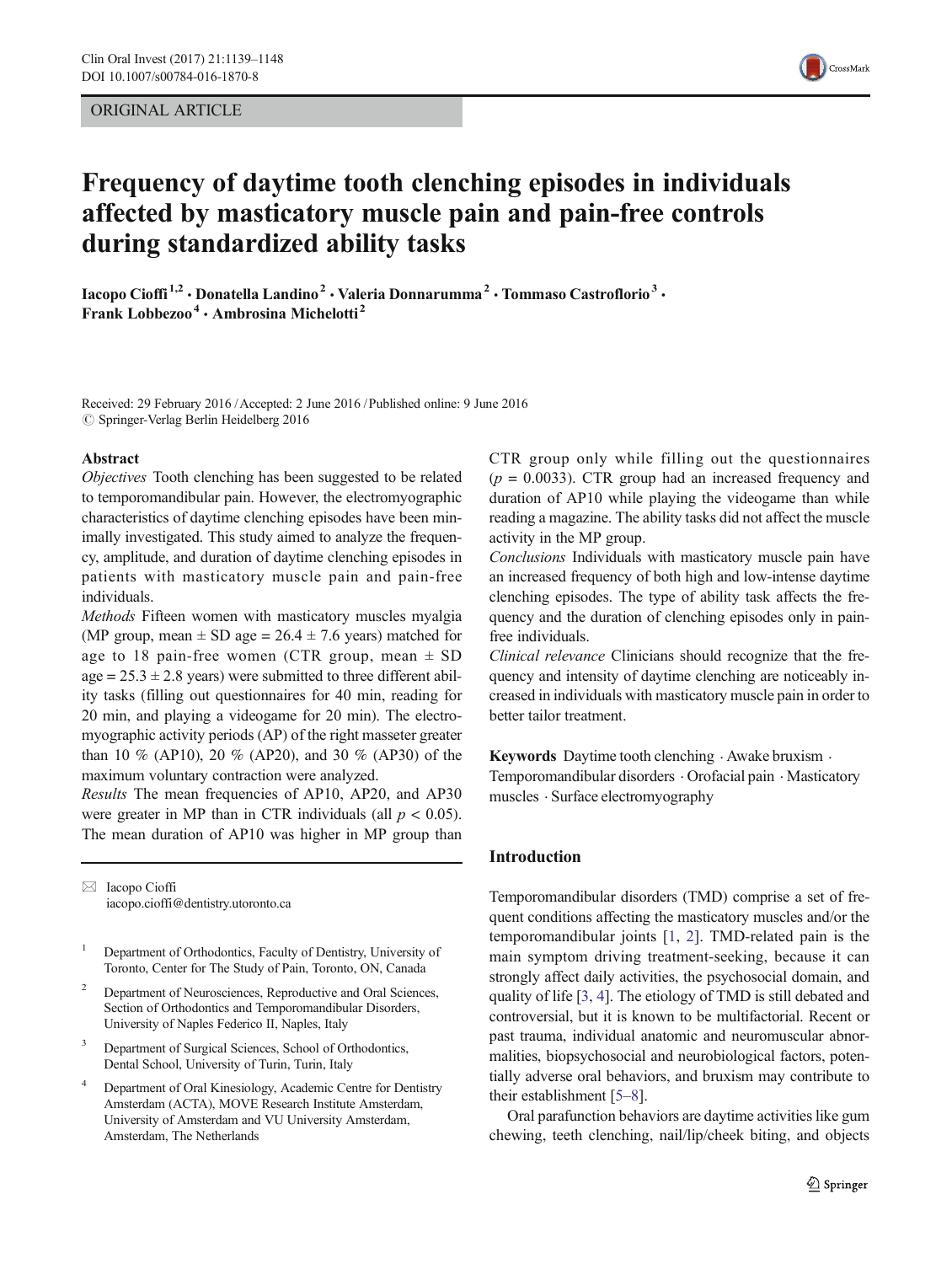biting, which go beyond physiological functioning such as chewing, swallowing, and talking [[9\]](#page-7-0). They are usually harmless, but, when the forces produced exceed an individual's physiologic structural tolerance, they could result in harmful effects on muscles and joints [\[7](#page-7-0), [10](#page-7-0)–[12\]](#page-8-0) and could be considered as adverse behaviors.

Daytime clenching, i.e., awake bruxism, continues to be the subject of intense discussions within the dental community for its possible relation with TMD pain [\[13](#page-8-0), [14](#page-8-0)]. Experimental sustained low-level tooth clenching has been shown to induce soreness in elevator jaw muscles in healthy subjects [[15,](#page-8-0) [16\]](#page-8-0). A significant association between daytime clenching and myofascial pain (MP) of the masticatory muscles was demonstrated by self-reports  $[7-10]$  $[7-10]$  $[7-10]$  and by objective recordings [\[17](#page-8-0)–[19\]](#page-8-0). Finally, the contributing role of oral parafunctions to the onset of TMD has been further supported recently by a large-scale prospective cohort study [\[14\]](#page-8-0) and by the significant reduction of pain symptoms after habit reversal treatment [\[20\]](#page-8-0). Nonetheless, a number of studies have shown a limited contribution [[21](#page-8-0)], the absence of clinically relevant relationships between different types of self-reported parafunctions, including daytime clenching, and TMD-pain complaints [[22\]](#page-8-0), and the lack of a correlation with facial pain intensity [[23\]](#page-8-0). Also, other studies, using tooth wear as an indicator for longterm parafunctional behaviors, failed to find a clinically relevant dose–response relationship between clenching and TMD pain [[24](#page-8-0), [25](#page-8-0)]. These controversial findings have mainly been related to the technical difficulty in identifying the presence of waking-state oral parafunctions in the natural environment because people are often unaware of their oral habits [\[9](#page-7-0)].

Objective and more reliable measurements based on electromyographic assessments should be collected to confirm or deny the possible relation between daytime clenching and TMD pain. Thanks to novel technical advances, surface electromyography (EMG) has become an objective, reliable, and non-invasive technique for evaluating the extent and duration of muscle activity [[26\]](#page-8-0). In controlled experimental conditions, EMG has been shown to be a powerful tool for the clinical evaluation of the jaw elevators, to detect muscle hyper and hypo function, rest position, and fatigue [\[27\]](#page-8-0), and to distinguish between functional and non-functional oral behaviors [\[28\]](#page-8-0).

Currently, quantitative and/or qualitative information about the characteristics of daytime clenching episodes are limited [\[29,](#page-8-0) [30\]](#page-8-0), and it is not known whether the characteristics of clenching episodes (e.g., frequency, amplitude, and duration) differ between healthy and TMD individuals. Also, it is not clear whether and how certain mental ability tasks affect the frequency of daytime clenching episodes.

The aim of the present study was to assess the frequency, amplitude, and duration of daytime clenching episodes in TMD patients affected with masticatory muscle pain and to compare them to a control group of pain-free individuals while performing standardized mental ability tasks. It was hypothesized that (1) the frequency, amplitude, and duration of daytime clenching episodes differ significantly between TMD and pain-free individuals and that (2) the ability tasks affect the frequency of daytime clenching in both the groups.

# Materials and methods

### Study participants

The target population was composed of women aged >18 years seeking for a TMD consultation at the Department of Neurosciences, section of Temporomandibular disorders, at the University of Naples, Federico II, Italy. A preliminary screening was performed according to a modified version of the questionnaire TMD-Pain screener [[31\]](#page-8-0) (question  $#1$ —"In the last 30 days, how long did any pain last in your jaw or temple area on either side? No pain, pain comes and goes, pain is always present) including a 0–100 mm visual analog scale (VAS [\[32\]](#page-8-0)), where 0 is the lowest pain and 100 the worst pain ever. Individuals who reported to have current pain in the jaw or temple area  $\geq$  30 mm were considered eligible for the study. A preliminary TMD investigation of these subjects was performed by a single examiner (AM) according to the DC/TMD [\[33](#page-8-0)]. Individuals who presented a DC group I diagnosis (myalgia, myofascial pain, myofascial pain with referral) were informed about the possibility of participating in the research, and that this could require about 2 h of their time. Those ones who were willing to participate were included in the study. Exclusion criteria included wearing extended dental fixed or removable prostheses (equal or greater than three teeth), ongoing orthodontic or dental treatment, neurological disorders, habitual intake of drugs affecting the central nervous system or anti-inflammatory drugs, and/or migraine diagnosis at the moment of screening. Concurrent joint click was not considered as further exclusion criterion.

From an initial pool of 40 subjects screened, 18 women suffering from masticatory muscle pain (MP group) were recruited and matched for age to a control group composed of 18 TMD-free individuals (CTR group). The CTR group was recruited in the same period from among individuals accompanying orthodontic patients. The inclusion criterion was the absence of TMD diagnosis according to DC/TMD [[33](#page-8-0)]. Exclusion criteria were similar to those used for the MP group.

Three subjects of the MP group dropped out due to technical reasons. Thus, the final study sample was made of 15 women suffering from masticatory muscle pain (MP group, mean  $\pm$  SD age = 26.4  $\pm$  7.6 years) matched for age to a control group composed of 18 pain-free individuals (CTR group, mean  $\pm$  SD age = 25.3  $\pm$  2.8 years). All patients recruited for the study were screened and examined before the experimental phase. Information concerning their diagnosis was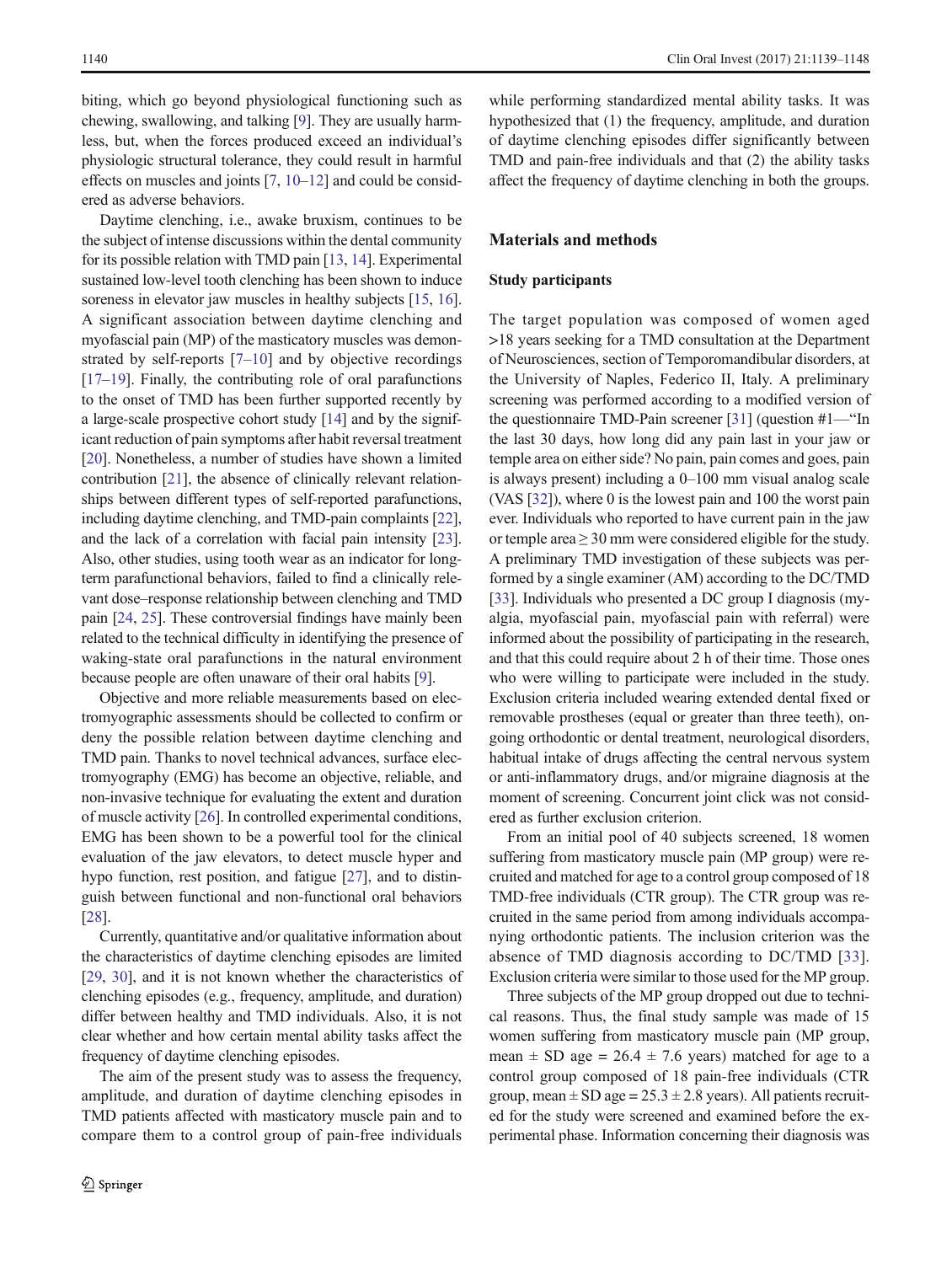immediately provided. They were also told that the treatment options were conservative. On the other hand, specific treatment modalities including strategies for reducing the frequency of oral habits were discussed only after the experimental phase.

#### **Ouestionnaires**

Each subject was asked to complete a set of questionnaires at the beginning of the study. Both groups filled in the Oral Behavior Checklist [[34\]](#page-8-0) (OBC), the State–Trait Anxiety Inventory (STAI [35]), and the Somatosensory Amplification Scale (SSAS [\[36](#page-8-0)]). The MP group was asked to fill in the DC/TMD symptom questionnaire [[33\]](#page-8-0). The CTR group was asked also to reply to an additional questionnaire concerning general health and employment status. For clinical purposes, patients were also asked to complete the Graded Chronic Pain (GCP) questionnaire of the Research Diagnostic Criteria for Temporomandibular disorders (RDC/ TMD [[37](#page-8-0)]).

# Pressure pain thresholds

Pressure pain thresholds (PPTs) were assessed with an electronic algometer (Somedic, Sweden) equipped with a rubber tip (surface area  $1 \text{ cm}^2$ ) in order to assess participants' sensitivity to pain. The device was positioned perpendicular to the skin at the selected site and the pressure was increased at 30 kPa/sec by using a visual feedback. The PPT was determined as the point at which the pressure stimulus changed from a sensation of pressure into a sensation of pain [\[38\]](#page-8-0). The subject indicated the PPT by pressing a button, which froze the current pressure value on the digital display. The procedure was explained to the subject who was asked to keep the muscles relaxed during the measurements. PPTs were assessed by a single-blind examiner (VD). All measurements were taken at three locations on both right and left side. The measurement sites were selected on each muscle as follows. For the masseter muscle, the site was located midway between the origin and insertion, 1 cm posterior to its anterior boundary. For the temporalis muscle, the site was located on the line from the top edge of the eyebrow to the highest point of the pinna of the ear, 2 cm behind the anterior margin of the muscle as determined by palpating the muscle during voluntary contraction. For the thenar muscle, measurements were made on the skin of the palmar side, on the thenar eminence. The measurements were repeated for a total of four trials at each muscle, with a 1-min interval between trials. The order of measurements was randomized across subjects. While assessing the PPT at masticatory muscles locations, the subject's head was supported by counter pressure from the opposite hand of the operator. PPTs at thenars were measured with hands flat on the table.

#### Surface EMG recording

A portable EMG device [\[39\]](#page-8-0) (Bruxoff ®, Orthorizon, Torino, Italy) was used to acquire EMG signals at the right masseter muscle. The reference electrode was placed on the middle point of the clavicle. Disposable bipolar self-adhesive concentric electrodes (Code® 2.0, Spes Medica, Genova, Italy) with a radius of 2 cm and a silver/silver chloride surface were used. The concentric ring systems of the electrodes show higher spatial selectivity with respect to the traditional detection systems and reduce the problem of electrode location because they are insensitive to rotations and reduce EMG cross talk. The electrode was placed along a line going from the mandibular angle to the cantus, about 20 mm above the mandibular angle [[40\]](#page-8-0), and recording was performed 5–6 min later.

Before electrode placement, the skin was cleaned and slightly abraded with an abrasive gel (Everi - Spes Medica, Genova, Italy) to diminish impedance, allowing the conductive paste to adequately moisten the skin surface. Maximum voluntary contraction (MVC) in maximum intercuspal position was recorded, asking the subject to clench as hard as possible and to maintain the same level of contraction for 3 s. This test was repeated three consecutive times, separated by 5 s interval. Verbal encouragement was given to the subject during the test. A trial lasting approximately 2 min was performed before starting the definitive recording, in order to assess the correct placement of the electrodes, that was followed by an 80-min EMG recording (see the experimental protocol).

The signals were sampled at 800 Hz, with eight-bit resolution, and stored in the storage drive of the Bruxoff. The EMG channels were filtered between 10 and 400 Hz. Root mean square (RMS) values were computed. The mean RMS value of the three MVC tests was used to calculate activity periods (AP) at 10 % (AP10), 20 % (AP20), and 30 % (AP30) of the MVC, which were considered as the threshold levels able to detect parafunctional activities. All activity periods (AP10, AP20, AP30) were identified and counted by a dedicated software (OTBiolab®, OT Biolettonica, Torino, Italy).

# Experimental protocol

The EMG recording was performed in a silent and comfortable room in our clinic. The subject was invited to sit with the head unsupported and was asked to maintain a natural upright position. Only the subject and one investigator (DL) were present in the experimental room. Each subject was told that the EMG assessment had the purpose of monitoring the activity of the jaw muscles, and was asked to switch off her mobile phone, not to speak to the operator during whole experimental recording session, and not to touch electrodes. Chewing gum or candies were strictly forbidden. The EMG activity was recorded for 80 min during three different sessions in which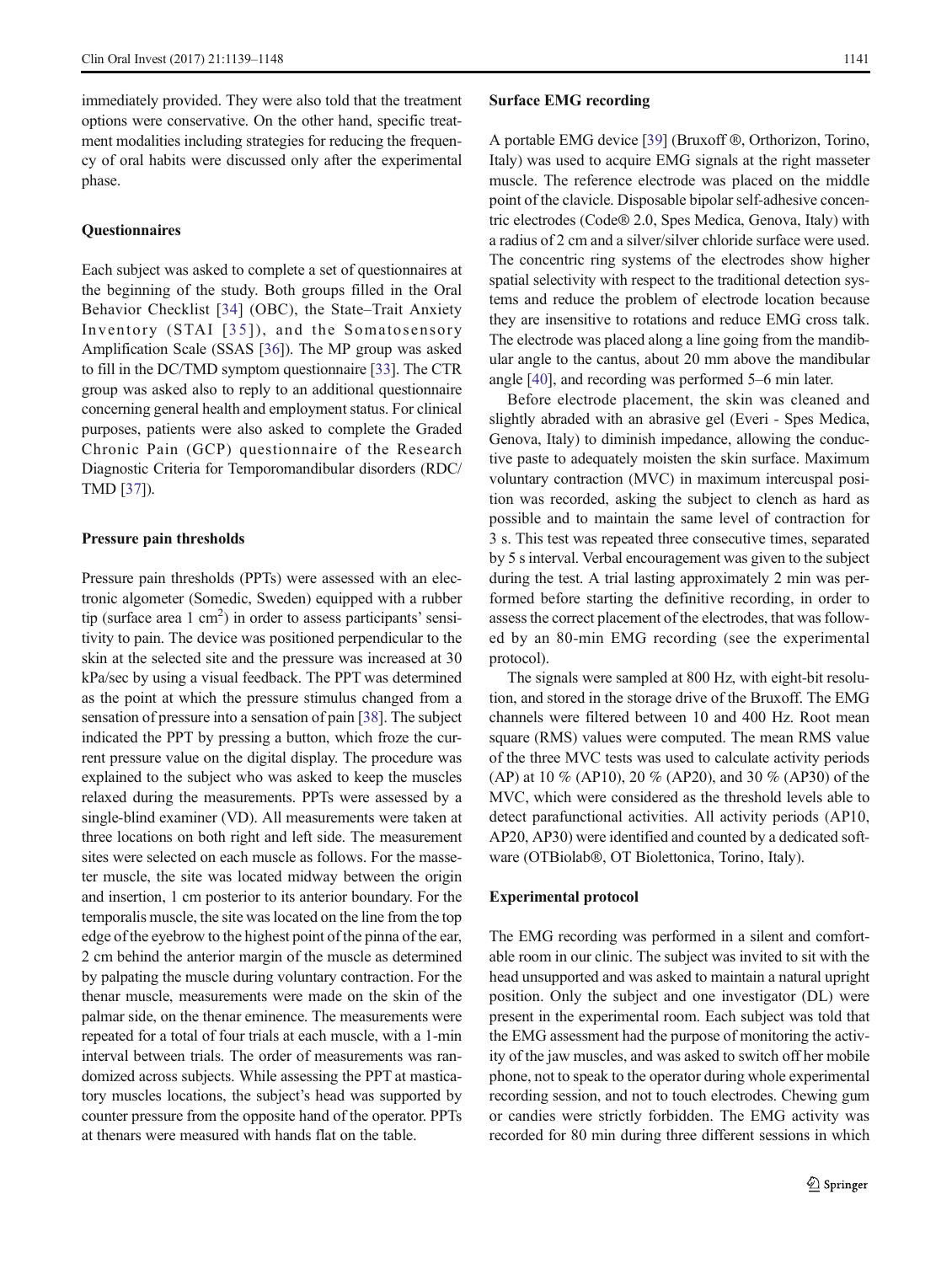the participant was invited to fill in the questionnaires (described above) for 40 min (task 1), then to read a general interest magazine for 20 min (task 2), and to a play a game session (Arkanoid, Taito, Japan) on a conventional laptop for 20 min (task 3).

Each participant was monitored by one investigator (DL) during the entire experimental phase. DL checked the time for each session. Before starting the EMG recordings, all participants were told that the time for completing the questionnaires was 40 min and received instructions to concentrate on the questions and not to rush. If they finished earlier, they had to check again their replies and start another set of the same questionnaires available on the desk (but in this case, the forms included questions in another order). Therefore, all participants were fully involved in a mental task for 40 min during this session. If they were not able to complete the questionnaire within the 40 min, they had to stop and they were allowed to answer the questionnaire after the EMG recordings.

The order of the tasks was randomly assigned to each participant. The same procedure was used for the CTR group.

# Data analysis

The psychophysical measurements were reduced at each time point by computing the mean of the 3 trials obtained at each PPT location, after discarding the first measurement. A partial OBC score (OBC6) was computed by scoring items 3, 4, 5, 10, 12, and 13 of the OBC. This allowed for the assessment of daytime grinding, clenching, pressing, biting, or playing with soft tissue, holding objects between the teeth, and use of chewing gum. Rationale for considering these six items separately is based on these oral parafunctional behaviors being characterized by pressure against soft tissues, objects, or teeth (tooth clenching), while all other items do not (e.g., sustained talking, yawning, hold telephone between the head and shoulders, etc.).

The mean RMS value of the three EMG MVC peaks was computed for each study participant. The individual value retrieved was used to calibrate and scale each participant's entire EMG signal in preparation for the following statistical analysis. Hence, in the calibrated EMG signal, the MVC was the reference unit (namely 100). All the scaled EMG signals greater than 10 were identified as AP10 (>10 % of the MVC), those greater than 20 as AP20 (>20 % of the MVC), and those greater than 30 as AP30 (>30 % of the MVC). The AP10, AP20, and AP30 were identified and counted, and together with their computed duration, were used for the following statistical analysis.

EMG variables (AP10, AP20, and AP30 count and their computed durations) were tested for normality of distribution.

When normality was not verified, between groups and within group well performed by non-parametric tests (Mann– Whitney and Kruskal–Wallis tests). Otherwise, the analysis of variance was used. P values were adjusted using the Bonferroni method.

A mixed regression model was used to test the association between the independent psychological variables (SSA, Trait and State anxiety) and the primary outcomes, i.e., AP10, AP20, and AP30 count (number of events during the entire EMG session and during each of the three tasks), single duration (Dur—mean duration of single clenching episodes), and cumulative duration (CDur sum of the duration of all clenching episodes) over the entire experimental phase using logarithmically transformed data. Interaction between study group (fixed factor) and SSA, trait and state Anxiety scores (covariates) were tested and retained in the model when statistically significant.

Between groups comparisons in SSA and STAI (trait and state anxiety), OBC and OBC6 scores were calculated by using  $t$  test.

The statistical significance was set at  $p < 0.05$ . SPSS software ver. 20 (IBM Corp, Armonk, NY, US.) was used for running the statistical analysis.

# **Results**

The MP group had  $6.1 \pm 1.9$  pain rated on a VAS scale. According to the graded chronic pain (GCP) classification of the RDC/TMD [[37\]](#page-8-0), patients had a characteristic pain intensity (CPI) of  $51.4 \pm 23.2$ . Four subjects had GCP grade I, eight grade II, and three grade III.

Descriptive statistics and comparisons between groups (MP vs CTR) for PPT assessments are reported in Table [1.](#page-4-0) PPTwas significantly lower in MP than in CTR group for both left and right anterior temporalis muscles ( $p = 0.004$  and  $p = 0.010$  respectively) and for the right masseter  $(p = 0.007)$ . No significant differences were found for the thenar muscle.

Descriptive statistics and between groups comparisons for AP10, AP20, and AP30 count, Dur, and CDur for both groups are reported in Table [2.](#page-4-0) The number of AP10, AP20, and AP30 was significantly greater in MP than CTR individuals (all  $p < 0.05$ ). No significant differences were found between groups with respect to AP durations. The cumulative durations of AP10, AP20, and AP30 were significantly higher in MP than CTR group (all  $p < 0.05$ ). The RMS of the masseter during the MVC was higher in the CTR group (62.3  $\pm$  25.1) than in the MP group  $(33.8 \pm 30.0, p = 0.002).$ 

The distribution of the dependent variables within the three tasks for each group and within and between groups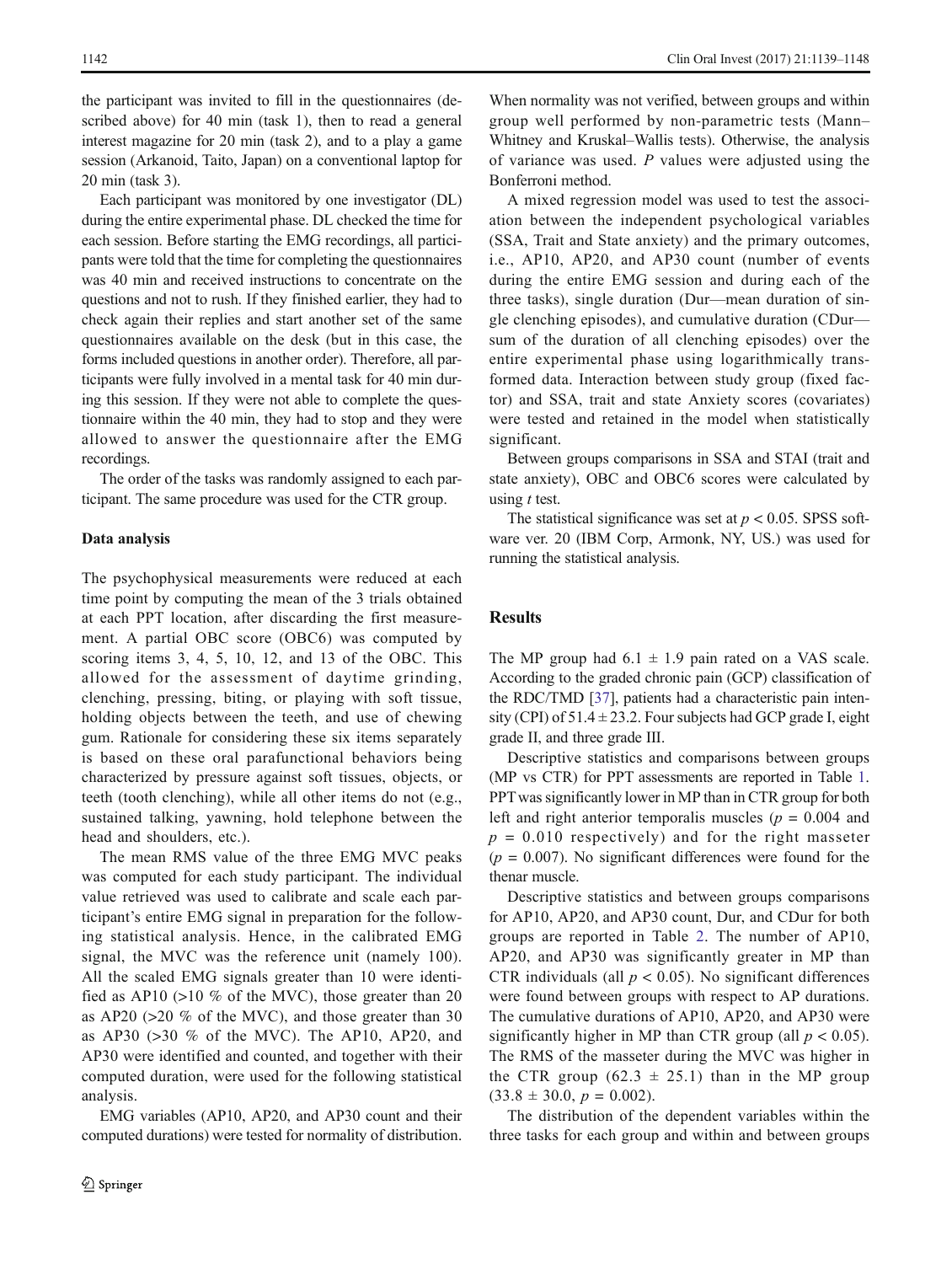<span id="page-4-0"></span>Table 1 Descriptive statistics and between-group comparisons for PPT values (KPa)

|            | <b>MP</b> |       | <b>CTR</b> |      | $p$ value |  |
|------------|-----------|-------|------------|------|-----------|--|
|            | Mean      | SD.   | Mean       | SD.  |           |  |
| Left       |           |       |            |      |           |  |
| Masseter   | 131.6     | 49.7  | 156.9      | 45.3 | 0.137     |  |
| Temporalis | 146.8     | 45.1  | 197.4      | 46.8 | 0.004     |  |
| Right      |           |       |            |      |           |  |
| Masseter   | 126.1     | 37.9  | 169.2      | 45.4 | 0.007     |  |
| Temporalis | 154.8     | 43.6  | 196.2      | 42.9 | 0.010     |  |
| Thenar     | 303.6     | 104.7 | 283.5      | 71.7 | 0.521     |  |
|            |           |       |            |      |           |  |

Italicized data: statistically significant

comparisons are reported in Figs. 1, [2](#page-5-0), and [3](#page-5-0). Count AP 10, Count AP20, Count AP30 and CDur AP10, CDur AP20, and CDur AP30 were significantly higher in MP than CTR group in all tasks (all  $p < 0.05$ ). Dur AP10 was higher in MP group than CTR group only during the task including questionnaires ( $p = 0.0033$ ). CTR group had a higher Count AP10, Dur AP10, and CDur AP10 while playing the videogame as compared to reading a magazine.

Descriptive statistics and between group differences for STAI, SSAS, OBC, and OBC6 outcomes are reported in Table [3](#page-5-0). Trait anxiety was associated to Count AP20  $(F = 4.63; p = 0.040)$ , Count AP30  $(F = 4.90; p = 0.035)$ , CDur AP10 ( $F = 4.61; p = 0.040$ ), and CDur AP30  $(F = 4.44; p = 0.044)$ . State anxiety and SSAS were not associated to any of the dependent variables (all  $p > 0.05$ , data not shown).

OBC total scores were not correlated to the dependent variables, while OBC6 was positively correlated to CDur AP10  $(r = 0.351, p = 0.046).$ 



Fig. 1 Distribution of the dependent variables Count AP10 (number of episodes), Dur AP10 (seconds), and CDur AP10 (seconds) within the three tasks for each group (MP—black, CTR—gray) and within and between group comparisons. The lines above the bars indicate the standard deviation. Significant differences between and within groups are indicated by *lines* and corresponding  $p$  values

Table 2 Descriptive statistics and between-group comparisons for EMG outcomes over 80 min recordings for AP10, AP20, and AP30 count (number of events during the entire EMG recording—80 min), single duration (Dur—mean duration of single clenching episodes), and cumulative duration (CDur—sum of the durations of all clenching episodes)

|             | <b>MP</b>       |               | <b>CTR</b>      |               | <i>p</i> value |
|-------------|-----------------|---------------|-----------------|---------------|----------------|
|             | Mean $\pm$ SD   | Median [IQR]  | Mean $\pm$ SD   | Median [IQR]  |                |
| Count AP10  | $84.9 \pm 78.3$ | 49.0 [103.0]  | $17.8 \pm 13.1$ | 17.0 [21.5]   | 0.001          |
| Count AP20  | $52.6 \pm 58.9$ | 38.0 [78.0]   | $6.8 \pm 8.3$   | 4.0 $[8.7]$   | 0.002          |
| Count AP30  | $36.9 \pm 49.7$ | 13.0 [64.0]   | $3.7 \pm 5.3$   | $1.5$ [6.0]   | 0.002          |
| $Dur$ AP10  | $1.0 \pm 0.3$   | $1.0$ [0.3]   | $0.8 \pm 0.2$   | $0.7$ [0.4]   | 0.064          |
| Dur AP20    | $0.8 \pm 0.2$   | $0.7$ [0.5]   | $0.7 \pm 0.1$   | $0.7$ [0.3]   | 0.241          |
| $Dur$ AP30  | $0.7 \pm 0.2$   | $0.7$ [0.4]   | $0.7 \pm 0.3$   | $0.6$ [0.3]   | 0.852          |
| $CDur$ AP10 | $82.9 \pm 91.0$ | 43.5 [103.5]  | $15.1 \pm 13.5$ | $10.5$ [23.6] | 0.002          |
| $CDur$ AP20 | $45.2 \pm 54.2$ | $27.5$ [61.0] | $5.1 \pm 6.7$   | $2.5$ [6.7]   | 0.002          |
| $CDur$ AP30 | $30.4 \pm 40.1$ | $7.5$ [49.5]  | $2.6 \pm 4.1$   | $1.0$ [3.7]   | 0.004          |

Italicized data: statistically significant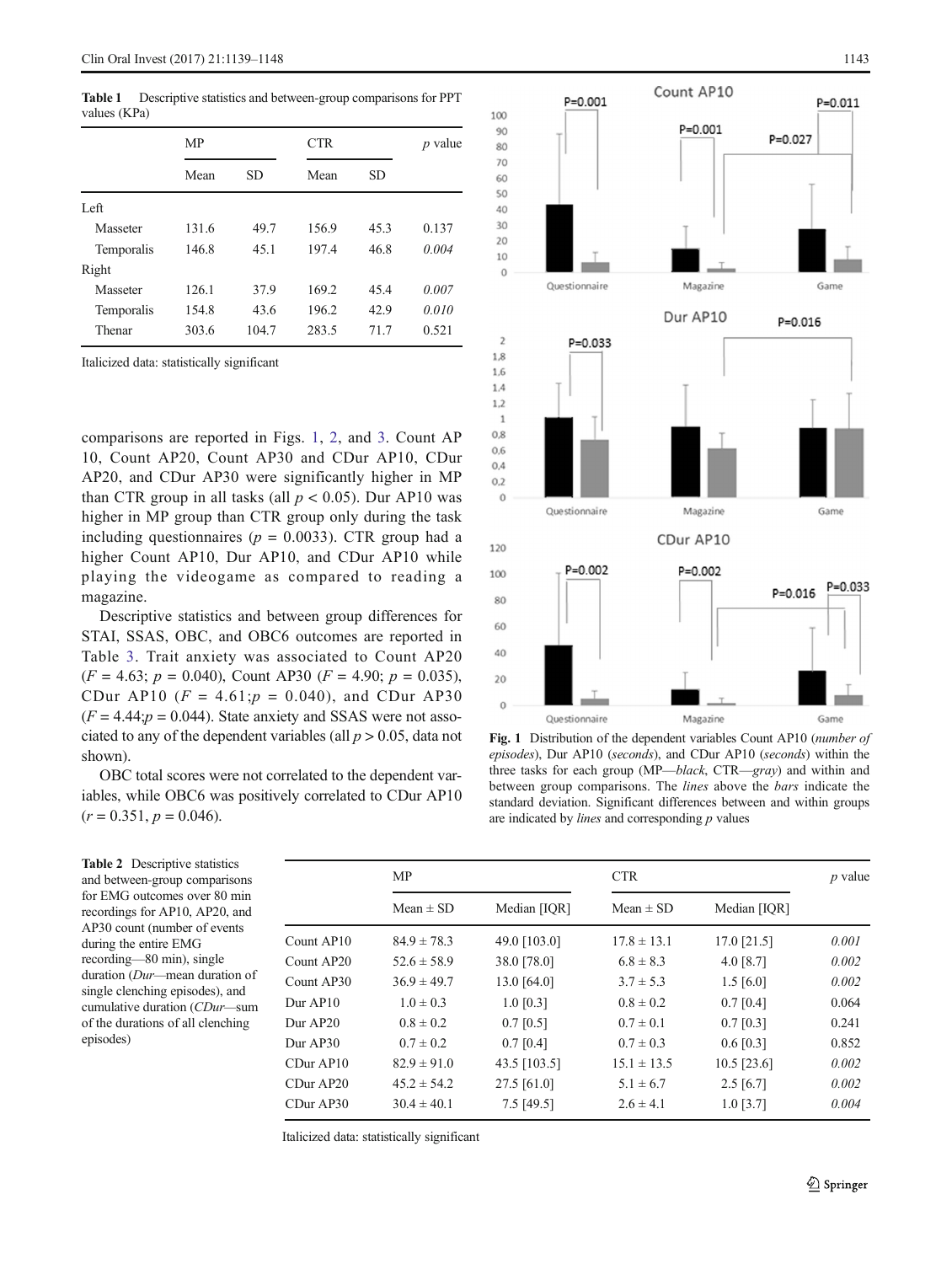<span id="page-5-0"></span>

Fig. 2 Distribution of the dependent variables Count AP20 (number of episodes), Dur AP20 (seconds), and CDur AP20 (seconds) within the three tasks for each group (MP—black, CTR—gray) and within and between group comparisons. The lines above the bars indicate the standard deviation. Significant differences between and within groups are indicated by lines and corresponding  $p$  values

# **Discussion**

This study has shown that the frequency of daytime clenching episodes is different between individuals suffering from myofascial pain of the masticatory muscles and healthy pain-free controls, and that certain ability tasks can affect the frequency of daytime clenching episodes only in pain-free individuals. Although daytime clenching is considered a risk for TMD [[7,](#page-7-0) [14](#page-8-0)], little is known about the specific EMG characteristics of daytime clenching episodes, e.g., about their frequency, duration, and amplitude, and if these features differ between individuals suffering from myofascial pain of the masticatory muscles and healthy controls. A threshold of 30 mm on VAS scale was used to recruit patients with masticatory muscle pain because the smallest detectable difference for actual temporomandibular pain has been suggested to be 28 mm on VAS [\[41\]](#page-8-0).



Fig. 3 Distribution of the dependent variables Count AP30 (number of episodes), Dur AP30 (seconds), and CDur AP30 (seconds) within the three tasks for each group (MP—black, CTR—gray) and within and between group comparisons. The lines above the bars indicate the standard deviation. Significant differences between and within groups are indicated by lines and corresponding  $p$  values

Table 3 Descriptive statistics and between-group comparisons for questionnaires outcome

|                      | Group                   | Mean         | <b>SD</b>   | <i>p</i> value |
|----------------------|-------------------------|--------------|-------------|----------------|
| STAI (state anxiety) | <b>CTR</b><br>MP        | 43.6<br>40.4 | 3.9<br>4.1  | 0.027          |
| STAI (trait anxiety) | <b>CTR</b><br><b>MP</b> | 44.2<br>44.6 | 3.8<br>4.2  | 0.774          |
| <b>SSAS</b>          | <b>CTR</b><br><b>MP</b> | 11.5<br>15.2 | 6.4<br>5.8  | 0.089          |
| OBC                  | <b>CTR</b><br><b>MP</b> | 19.4<br>32.2 | 9.1<br>10.1 | 0.001          |
| OBC <sub>6</sub>     | <b>CTR</b><br>MP        | 4.9<br>8.8   | 2.8<br>4.3  | 0.004          |

Italicized data: statistically significant

STAI state and trait anxiety, SSAS somatosensory amplification scores, OBC oral behavior checklist—21 items, OBC6 oral behavior checklist—6 items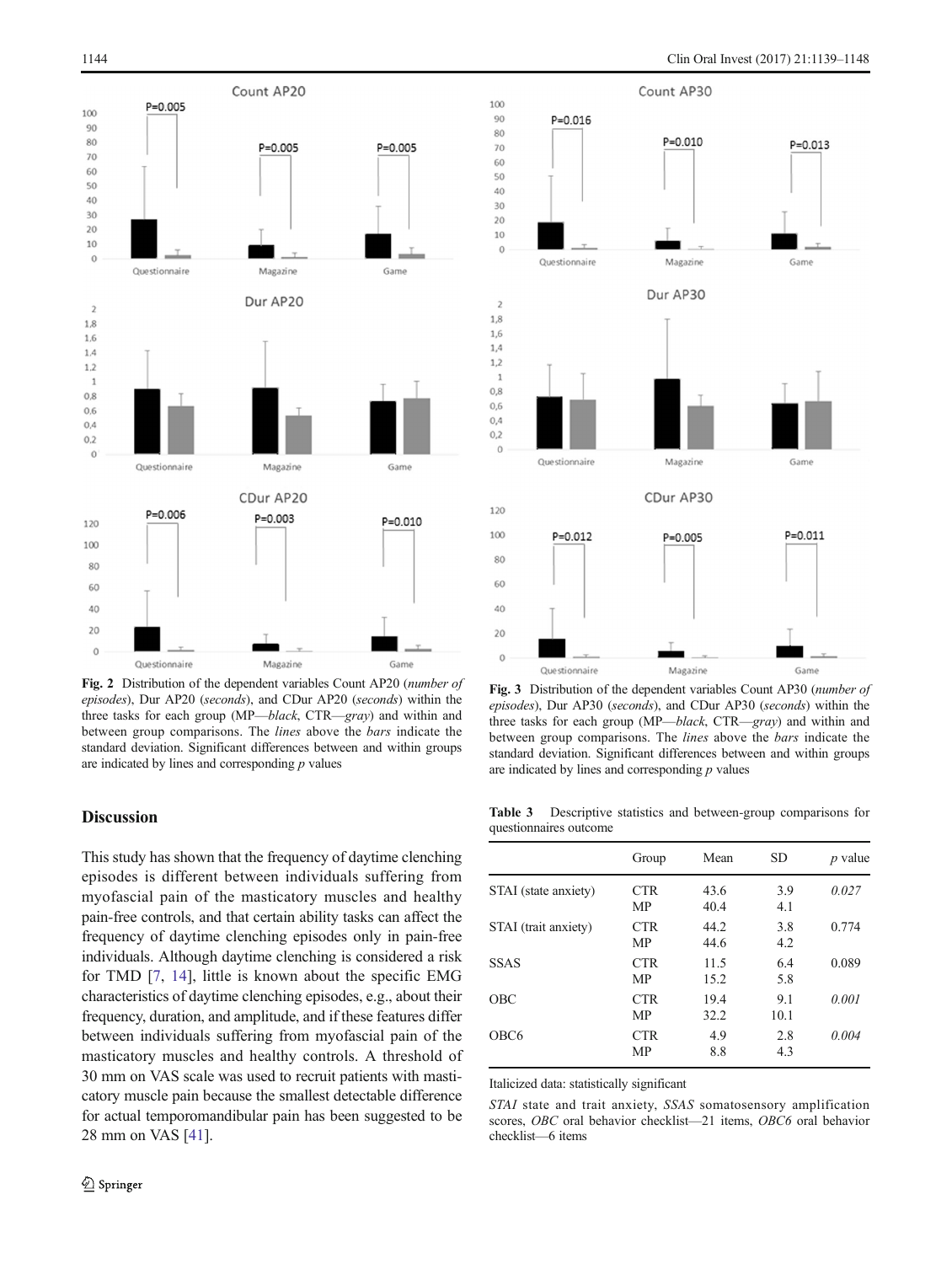The possible relation between clenching and masticatory muscle pain has been tested in several studies, which showed that experimental low-level clenching tasks are associated with muscular soreness and fatigue, leading to TMD-painlike symptoms [[16,](#page-8-0) [42\]](#page-8-0), that experimental high-level clenching is not related to long-lasting pain of the masticatory muscles [[16](#page-8-0), [43\]](#page-8-0) and that a delayed-onset of masticatory muscular soreness (DOMS) and a temporary diagnosis of myofascial pain occur in subjects performing bouts of eccentric and concentric jaw muscle contractions with different intensities [\[12\]](#page-8-0).

The results of the present study reveal that individuals with myofascial pain of the masticatory muscles present higher counts of diurnal masseter activity periods (APs) than controls. This result is in agreement with previous reports showing that the frequency of non-functional tooth contacts is higher in TMD than in TMD-free individuals [[17,](#page-8-0) [30,](#page-8-0) [44\]](#page-8-0) and that daytime clenching and oral parafunctions are more frequent in subjects with MP diagnosis [[7,](#page-7-0) [10](#page-7-0), [14](#page-8-0), [15\]](#page-8-0). MP individuals had an about five times higher count of clenching episodes as compared to TMD-free individuals, when examining all the episodes greater than the 10 % of MVC. This ratio is even higher (amounting to approximately ten times) when considering very intense (greater than 30 % of MVC) clenching episodes. Interestingly, MP individuals showed approximately 4 % of the clenching episodes within 10–20 % of the maximum voluntary contraction, and the more intense clenching episodes (AP30) amounted to approximately 43 % of the recordings. While examining the CTR group, it was found that approximately 41 % of the clenching episodes were within 10–20 % of the MVC, while the more intense clenching episodes (AP30) were only 21 % of the recordings. Moreover, the cumulative duration of the AP episodes was higher in MP group than CTR for AP10 clenching episodes (2 % of the entire experiment in MP group and 0.3 % in the CTR group). All these data suggest that MP individuals show a high frequency of tooth clenching episodes of different intensities and support the hypothesis that MP might be a manifestation of muscle overload due to an alternate pattern of high- and low-level contraction episodes. It can be hypothesized that the metabolic demand of such muscular exercise may be not satisfied in MP patients, thus leading to muscular fatigue and pain. Indeed, it has been shown that low levels (5 %) of maximum voluntary contraction can produce a clear hemodynamic response in masticatory muscles [[45\]](#page-8-0), but sufficiency of blood flow to maintain muscle fiber homeostasis is less when the rate of metabolic turnover is greater [\[46](#page-8-0)]. In a recent study involving healthy subjects, delayed onset muscular soreness (DOMS) was determined following concentric and eccentric muscle contractions of different intensities [\[12\]](#page-8-0). The authors suggested that pain probably resulted from of an accumulation of metabolites within the muscles because of an obstruction of the muscles' blood flow during the

exercise. However, further studies with specific methodologies are needed to test whether these mechanisms might have contributed to the onset of masticatory muscle pain in the MP group.

The greater extent of parafunctional behaviors present in the MP group than in the CTR group is further supported by the OBC6 and OBC scores, which were higher in the MP group than CTR. Interestingly, only the shortened version of OBC, namely OBC6, was correlated to the count of episodes, suggesting that OBC6 might be sensitive do detect daytime tooth clenching episodes.

For this study, participants were submitted to different ability tasks in which mental, practical, and both mental and practical abilities were needed. A significant effect of the ability task (questionnaire, reading a magazine, and playing a videogame) on daytime tooth clenching was found only in CTR group, in which it was found that the count, the duration, and the cumulative duration of episodes >10%MVC (AP10) were higher while playing a videogame. On the contrary, the frequency of clenching episodes in the MP group was not affected throughout all the experimental tasks. Hence, it is likely that the progress of time and a practical ability task (i.e., playing a videogame) affected the occurrence of clenching episodes and muscular activity of the CTR group but not of the MP group, who continued to show frequent clenching behaviors independently from the task, as reported previously [[18\]](#page-8-0). The EMG response found in the CTR group (i.e., higher frequency and duration of clenching episodes while playing the videogame as compared to reading a magazine) is confirmed by some authors who report acute changes (i.e., relative increase) in myoelectric activity of masseter and temporalis muscle with stressful conditions [[47,](#page-8-0) [48](#page-8-0)]. It is somehow likely that clenching episodes in the CTR group were triggered by the videogame, which requires both a mental and practical ability.

Contrary to a previous report [\[19\]](#page-8-0), we did not find between groups differences in trait anxiety. This is in agreement to Giannakopoulos and coworkers who reported that individuals with facial pain did not present increased anxiety as compared to the general population [\[49\]](#page-9-0).

Nonetheless, the association found between trait anxiety and the dependent variables suggests that anxiety played a major role in influencing the intensity and the frequency of clenching episodes in some individuals. Also, although not significant, MP individuals had slightly higher levels of somatosensory amplification, a characteristic related to bodily and occlusal hypervigilance. The concept of somatosensory amplification has been applied to the chronic pain population to explain how maladaptive cognitions may lead to heightened pain perception [\[50\]](#page-9-0). However, this factor was not associated with the dependent variables in the current experiment. Interestingly, state anxiety was greater in the CTR group than in the MP group. Although both groups received similar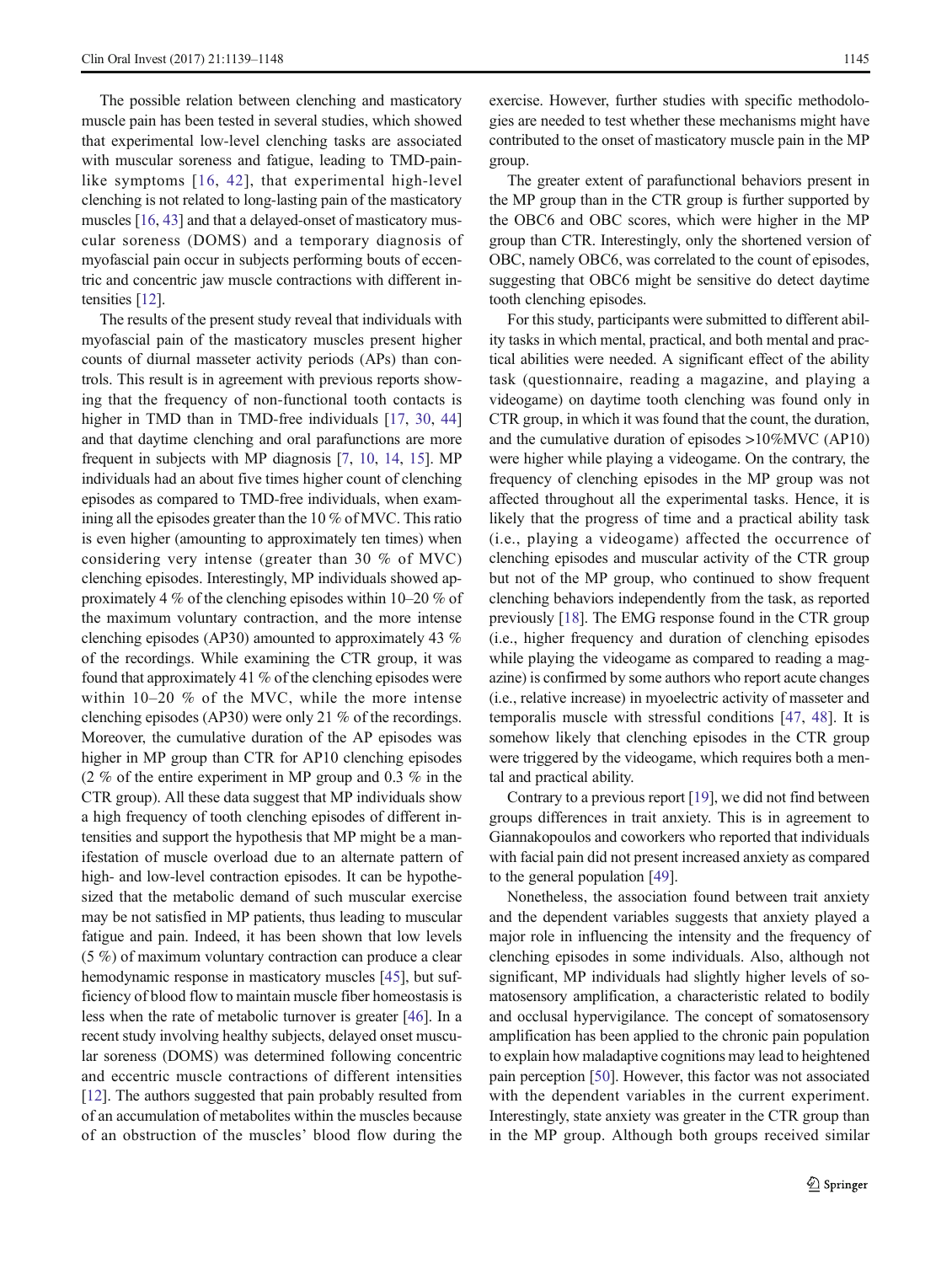<span id="page-7-0"></span>information concerning the experimental procedure, it is likely that the EMG recording was felt more emotionally by painfree people, who were worried and nervous because not comfortable with medical and laboratory evaluations, while it is possible that the information received by the MP patients during the clinical examination contributed to decrease their state anxiety [\[51\]](#page-9-0). The PPT values were within the ranges previously found for TMD and TMD-free individuals. As expected, MP group had lower PPTs at the masseter and temporalis than subjects in the CTR group [[18,](#page-8-0) [52](#page-9-0), [53](#page-9-0)]. Nonetheless, the difference at the left masseter was not statistically significant. This is likely the result of a greater variation of the measurements at this site in the MP group. Moreover, the absence of between groups difference in PPT measurements at the thenar eminence let us hypothesize that central sensitization phenomena did not affect the current findings [\[54](#page-9-0), [55\]](#page-9-0).

This study has some limitations. First, for this study, we recruited only individuals with actual masticatory muscle pain. Therefore, we cannot draw conclusions about individuals with a history of temporomandibular pain and/or with recurrent pain. Second, the short duration of the experiment does not allow inferring about the relation between daytime clenching and the intensity of masticatory muscle pain. Third, the recordings obtained may be contaminated by artifacts (e.g., due to movements of the electrodes). Video recordings could have addressed this limitation. However, the distribution of these artifacts is likely to be similar between groups and across the conditions and therefore should not have influenced the results. In addition, it might be argued that the initial MVC trials may have acted as artificial stressors with a different impact on the EMG signal of both groups. But, since an interval of approximately 5 min was present between the MVC recordings and the experimental sessions, it can be hypothesized that the MVC trials had a minimal impact on the EMG recordings. Finally, the EMG recordings do not allow distinguishing functional (e.g., swallowing) from nonfunctional masseter contractions. To our knowledge, the frequency of swallowing might be affected by systemic, including hormonal, and oral conditions as well as by age [\[56](#page-9-0)]. In this study, both groups were not affected by medical conditions, were not using drugs affecting the frequency of swallowing and the salivary pattern, and were matched by age. Finally, it has been shown that the number of functional tooth contacts (including swallowing) does not differ between TMD patients and healthy subjects [\[17](#page-8-0), [57](#page-9-0), [58](#page-9-0)]. Therefore, it could be assumed that swallowing did not affect the differences found between groups.

# **Conclusions**

Individuals affected with masticatory muscle pain present a greater frequency of daytime clenching episodes than pain-

free individuals during standardized mental and practical ability tasks. The type of ability task does not affect the frequency and the duration of clenching episodes in myofascial pain patients. Conversely, pain-free individuals are more sensitive to the tasks in which both mental and practical skills are needed (playing a videogame) and increased the frequency of the clenching episodes.

Acknowledgments The authors thank Dr. Andrea Bottin and Dr. Alessio Bocci for their technical assistance and Dr. Paolo Chiodini for statistical advice.

### Compliance with ethical standards

Conflict of interest Dr. Tommaso Castroflorio was involved in the technical development of the Bruxoff Device.

Funding This study was supported by the network of excellence STRAIN (Regione Campania) at the University of Naples Federico II, Italy, through a research fellowship.

Informed consent All participants gave their informed consent prior to the inclusion in the study.

Ethical approval This clinical investigation was reviewed by the Ethics Committee of the University of Naples Federico II.

# References

- 1. Liu F, Steinkeler A (2013) Epidemiology, diagnosis, and treatment of temporomandibular disorders. Dent Clin N Am 57:465–479
- 2. Janal MN, Raphael KG, Nayak S, Klausner J (2008) Prevalence of myofascial temporomandibular disorder in US community women. J Oral Rehabil 35:801–809
- 3. John MT, Reissmann DR, Schierz O, Wassell RW (2007) Oral health-related quality of life in patients with temporomandibular disorders. J Orofac Pain 21:46–54
- 4. Cioffi I, Perrotta S, Ammendola L, Cimino R, Vollaro S, Paduano S, Michelotti A (2014) Social impairment of individuals suffering from different types of chronic orofacial pain. Prog Orthod 15:27
- 5. Greene CS (2001) The etiology of temporomandibular disorders: implications for treatment. J Orofac Pain 15:93–105
- 6. Manfredini D, Lobbezoo F (2010) Relationship between bruxism and temporomandibular disorders: a systematic review of literature from 1998 to 2008. Oral Surg Oral Med Oral Pathol Oral Radiol Endod 109:e26–e50
- 7. Michelotti A, Cioffi I, Festa P, Scala G, Farella M (2010) Oral parafunctions as risk factors for diagnostic TMD subgroups. J Oral Rehabil 37:157–162
- 8. Melis M, Di Giosia M (2014) The role of genetic factors in the etiology of temporomandibular disorders: a review. Cranio published on-line
- 9. Ohrbach R, Markiewicz MR, McCall WD Jr (2008) Waking-state oral parafunctional behaviors: specificity and validity as assessed by electromyography. Eur J Oral Sci 116:438–444
- 10. Huang GJ, LeResche L, Critchlow CW, Martin MD, Drangsholt MT (2002) Risk factors for diagnostic subgroups of painful temporomandibular disorders (TMD). J Dent Res 81:284–288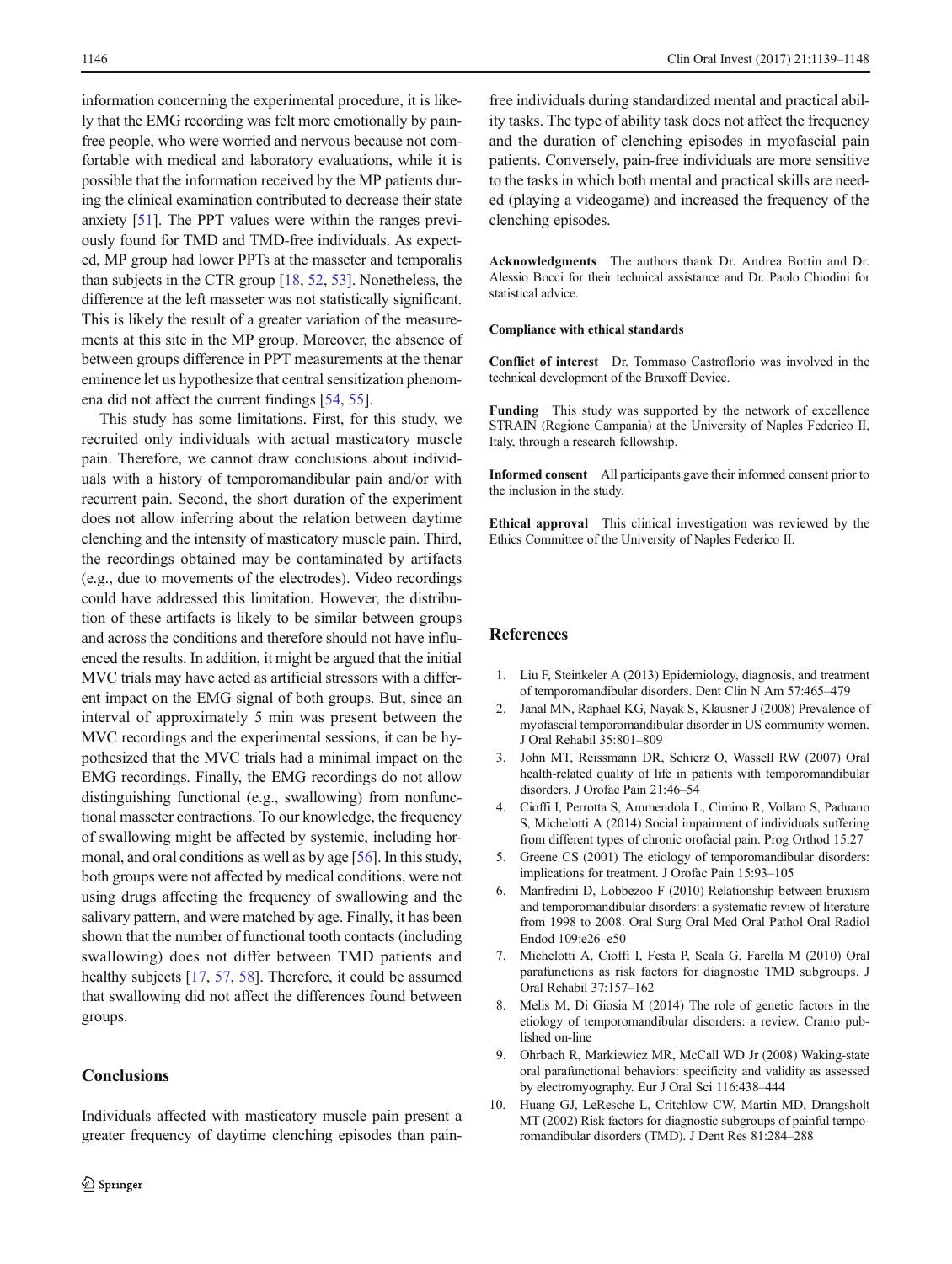- <span id="page-8-0"></span>11. Winocur E, Littner D, Adams I, Gavish A (2006) Oral habits and their association with signs and symptoms of temporomandibular disorders in adolescents: a gender comparison. Oral Surg Oral Med Oral Pathol Oral Radiol Endod 102:482–487
- 12. Koutris M, Lobbezoo F, Sümer NC, Atiş ES, Türker KS, Naeije M (2013) Is myofascial pain in temporomandibular disorder patients a manifestation of delayed-onset muscle soreness? Clin J Pain 29: 712–716
- 13. Christensen LV (1981) Jaw muscle fatigue and pain is induced by experimental tooth clenching: a review. J Oral Rehabil 8:27–36
- 14. Ohrbach R, Bair E, Fillingim RB, Gonzalez Y, Gordon SM, Lim PF, Ribeiro-Dasilva M, Diatchenko L, Dubner R, Greenspan JD, Knott C, Maixner W, Smith SB, Slade GD (2013) Clinical orofacial characteristics associated with risk of first-onset TMD: the OPPERA prospective cohort study. J Pain 14:T33–T50
- 15. Glaros AG, Williams K (2012) Tooth contact versus clenching: oral parafunctions and facial pain. J Orofac Pain 26:176–180
- 16. Farella M, Soneda K, Vilmann A, Thomsen CE, Bakke M (2010) Jaw muscle soreness after tooth-clenching depends on force level. J Dent Res 89:717–721
- 17. Chen CY, Palla S, Erni S, Sieber M, Gallo LM (2007) Nonfunctional tooth contact in healthy controls and patients with myogenous facial pain. J Orofac Pain 21:185–193
- 18. Cioffi I, Farella M, Festa P, Martina R, Palla S, Michelotti A (2015) Short-term sensorimotor effects of experimental occlusal interferences on the wake-time masseter muscle activity of females with masticatory muscle pain. J Oral Facial Pain Headache 29:331–339
- 19. Michelotti A, Cioffi I, Landino D, Galeone C, Farella M (2012) Effects of experimental occlusal interferences in individuals reporting different levels of wake-time parafunctions. J Orofac Pain 26:168–175
- 20. Glaros AG, Kim-Weroha N, Lausten L, Franklin KL (2007) Comparison of habit reversal and a behaviorally-modified dental treatment for temporomandibular disorders: a pilot investigation. Appl Psychophysiol Biofeedback 32:149–154
- 21. Velly AM, Gornitsky M, Philippe P (2003) Contributing factors to chronic myofascial pain: a case-control study. Pain 104:491–499
- 22. van der Meulen MJ, Lobbezoo F, Aartman IH, Naeije M (2006) Self-reported oral parafunctions and pain intensity in temporomandibular disorder patients. J Orofac Pain 20:31–35
- 23. van der Meulen MJ, Lobbezoo F, Aartman IH, Naeije M (2014) Validity of the Oral Behaviours Checklist: correlations between OBC scores and intensity of facial pain. J Oral Rehabil 41:115–121
- 24. Hirsch C, John MT, Lobbezoo F, Setz JM, Schaller HG (2004) Incisal tooth wear and self-reported TMD pain in children and adolescents. Int J Prosthodont 17:205–210
- 25. Schierz O, John MT, Schroeder E, Lobbezoo F (2007) Association between anterior tooth wear and temporomandibular disorder pain in a German population. J Prosthet Dent 97:305–309
- 26. Castroflorio T, Bracco P, Farina D (2008) Surface electromyography in the assessment of jaw elevator muscles. J Oral Rehabil 35: 638–645
- 27. Hugger S, Schindler HJ, Kordass B, Hugger A (2012) Clinical relevance of surface EMG of the masticatory muscles. (Part 1): esting activity, maximal and submaximal voluntary contraction, symmetry of EMG activity. Int J Comput Dent 15:297–314
- 28. Gallo LM, Guerra PO, Palla S (1998) Automatic on-line one-channel recognition of masseter activity. J Dent Res 77:1539–1546
- 29. Manfredini D, Ahlberg J, Castroflorio T, Poggio CE, Guarda-Nardini L, Lobbezoo F (2014) Diagnostic accuracy of portable instrumental devices to measure sleep bruxism: a systematic literature review of polysomnographic studies. J Oral Rehabil 41:836– 842
- 30. Fujisawa M, Kanemura K, Tanabe N, Gohdo Y, Watanabe A, Iizuka T, Sato M, Ishibashi K (2013) Determination of daytime clenching

events in subjects with and without self-reported clenching. J Oral Rehabil 40:731–736

- 31. Gonzalez YM, Schiffman E, Gordon SM, Seago B, Truelove EL, Slade G, Ohrbach R (2011) Development of a brief and effective temporomandibular disorder pain screening questionnaire: reliability and validity. J Am Dent Assoc 142:1183–1191
- 32. Miller MD, Ferris DG (1993) Measurement of subjective phenomena in primary care research: the Visual Analogue Scale. Fam Pract Res J 13:15–24
- 33. Schiffman E, Ohrbach R, Truelove E, et al. (2014) Diagnostic criteria for temporomandibular disorders (DC/TMD) for clinical and research applications: recommendations of the International RDC/TMD Consortium Network and Orofacial Pain Special Interest Group. J Oral Facial Pain Headache 28:6–27
- 34. Markiewicz MR, Ohrbach R, McCall WD Jr (2006) Oral behaviors checklist: reliability of performance in targeted waking-state behaviors. J Orofac Pain 20:306–316
- 35. Spielberg CD, Gorsuch RL, Lushene RE (1970) Manual of the state–trait anxiety inventory. Consulting Psychologists Press, Palo Alto
- 36. Barsky AJ (1988) The amplification of somatic symptoms. Psychosom Med 50:510–519
- 37. Dworkin SF, LeResche L (1992) Research diagnostic criteria for temporomandibular disorders: review, criteria, examinations and specifications, critique. J Craniomandib Disord 6:301–355
- 38. Ohrbach R, Gale EN (1989) Pressure pain thresholds in normal muscles: reliability, measurement effects, and topographic differences. Pain 37:257–263
- 39. Deregibus A, Castroflorio T, Bargellini A, Debernardi C (2014) Reliability of a portable device for the detection of sleep bruxism. Clin Oral Investig 18:2037–2043
- Castroflorio T, Farina D, Bottin A, Piancino MG, Bracco P, Merletti R (2005) Surface EMG of jaw elevator muscles: effect of electrode location and inter-electrode distance. J Oral Rehabil  $32.411 - 417$
- 41. Kropmans TJ, Dijkstra PU, Stegenga B, Stewart R, de Bont LG (1999) Smallest detectable difference in outcome variables related to painful restriction of the temporomandibular joint. J Dent Res 78: 784–789
- 42. Takeuchi T, Arima T, Ernberg M, Yamaguchi T, Ohata N, Svensson P (2015) Symptoms and physiological responses to prolonged, repeated, low-level tooth clenching in humans. Headache 55:381– 394
- 43. Svensson P, Arendt-Nielsen L (1996) Effects of 5 days of repeated submaximal clenching on masticatory muscle pain and tenderness: an experimental study. J Orofac Pain 10:330–338
- 44. Funato M, Ono Y, Baba K, Kudo Y (2014) Evaluation of the nonfunctional tooth contact in patients with temporomandibular disorders by using newly developed electronic system. J Oral Rehabil 41:170–176
- 45. Kim YJ, Kuboki T, Tsukiyama Y, Koyano K, Clark GT (1999) Haemodynamic changes in human masseter and temporalis muscles induced by different levels of isometric contraction. Arch Oral Biol 44:641–650
- 46. Monteiro AA, Kopp S (1989) The sufficiency of blood flow in human masseter muscle during endurance of biting in the intercuspal position and on a force transducer. Proc Finn Dent Soc 85:261–272
- 47. Tsai CM, Chou SL, Gale EN, McCall WD Jr (2002) Human masticatory muscle activity and jaw position under experimental stress. J Oral Rehabil 29:44–51
- 48. Nicholson RA, Townsend DR, Gramling SE (2000) Influence of a scheduled-waiting task on EMG reactivity and oral habits among facial pain patients and no-pain controls. Appl Psychophysiol Biofeedback 25:203–219